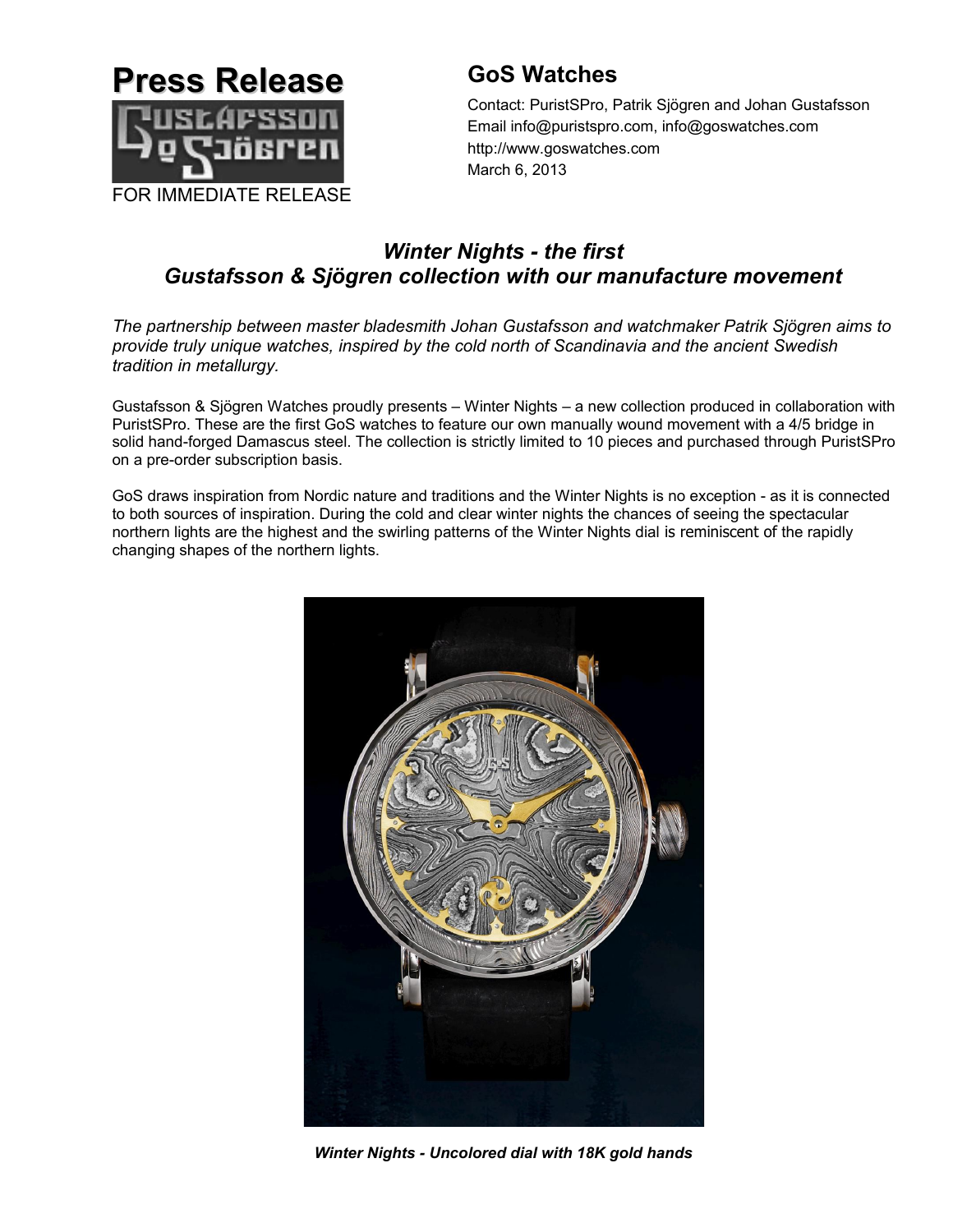## **The Winter Nights tradition**

Winter Nights, "Vinternätter" in Swedish, is also the name of an ancient festival that was first celebrated in pre-Christian Scandinavia. The festival marked the end of summer, the start of the winter, and the beginning of a new year. It was a harvest feast and also a time for honoring the ancestral spirits, the spirits of the land, and the powers of fruitfulness, wisdom, and death. The exact dates varied with the regional weather but it usually occurred during the month of October. This heathen tradition was later transformed into what is now called the "All Hallows' Eve" and "All Saints' Day".

### **Patternwelded steel**

The basic element of all watches from Gustafsson & Sjögren is the hand-forged pattern welded steel, also known as damascus steel. Johan Gustafsson applies a true folded damascus steel technique to layers of high grade Swedish tool steels. We use 128 layers in most GoS dials, which we have found gives the best expression for parts of this size. The Winter Nights dials have a pattern which Johan Gustafsson invented in 2010 and named Wildflower. Wildflower is semi-symmetrical and has a definite center point, which makes it very suitable for watch dials.

Customers can select a dial in natural steel or tempered coloured to a blue/purple nuance and the hands can be selected to be white gold or yellow gold.



*Winter Nights - coloured steel dial with white gold hands*

### **The Braun/GoS manufacture caliber**

The Braun/GoS caliber has been created in a collaboration between GoS and Martin Braun (of Antoine Martin/MHO) and is based on one of his new calibers. Our ambition is to show as much of the intricate damacus steel pattern as possible. With this goal in mind, we created a 4/5-bridge and a balance cock made from one piece of solid hand-forged damascus steel. This movement combines Martin Braun's attention to detail and long experience as a movement manufacturer with the craftsmanship and aesthetics goals of the GoS team. The caliber includes Martin Braun's HPE innovation in the use of Silicium in the escape mechanism to not only extend the service intervals but also increase the overall effectiveness of the mechanism compared to a conventional design.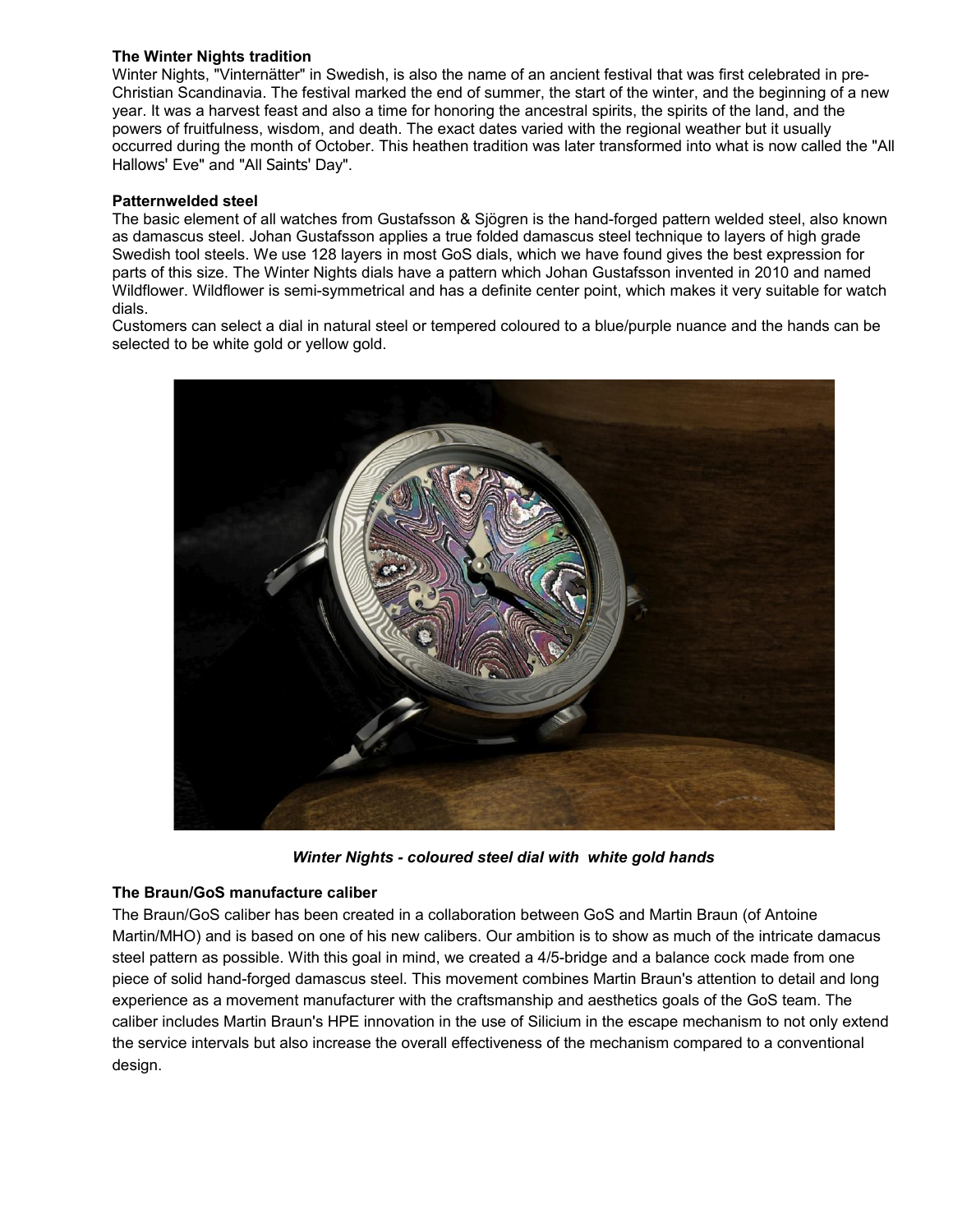To our knowledge, this is the first ever manufacture movement with bridges in handforged damascus steel.



*Braun/GoS caliber 1*

Patrik Sjögren finishes the movement parts made from damascus steel to give a good balance between the raw damascus steel surface and the traditionally high-gloss polished bevelled edges. Finishing damascus steel is very labour intensive as every part is polished, bevelled and etched several times to achieve the final result. The Damascus steel in the Winter Nights's Braun/GoS caliber is forged into the traditional woodgrain pattern, also known as the ladder pattern. This is one of the oldest known damascus steel patterns and is still considered to be one of the most beautiful and expressive patterns.

# *Specifications - GoS Winter Nights*

# **Watch series - Winter Nights**

- Case: Stainless steel and stainless Damascus steel 45mm × 12.5mm (10atm). An optional 11mm thick case can be manufactured on request (5atm).
- Lug width: 22mm
- Glass: Flat sapphire glass with AR coating and the GoS logo printed on the inside
- Movement: GoS manufacture caliber
- Dial: Hand-forged Damascus steel in Johan Gustafsson's Wildflower pattern
- Index ring/rehaut: Solid gold, shaped and polished by hand
- Hands: Solid gold, shaped and polished by hand
- Crown: 9mm in fine-grained stainless Damascus steel, heavily etched for good winding action, double-gasket crown inset
- Case finishing: Stainless Damascus steel, high-gloss polish with GoS logo engraved on case side
- Case Engraving: "Winter Nights" "for PuristS"
- Strap: Handcrafted strap in soft Nubuck leather, fitted with a GoS stainless steel buckle

Strictly limited to 10cs numbered from 1/10 to 10/10.

### **Damascus steel movement**

- GoS caliber 1, a collaboration between Martin Braun and Patrik Sjögren.
- Diameter: 36mm diameter
- Power reserve: 72 hours
- BPH: 18.000bph